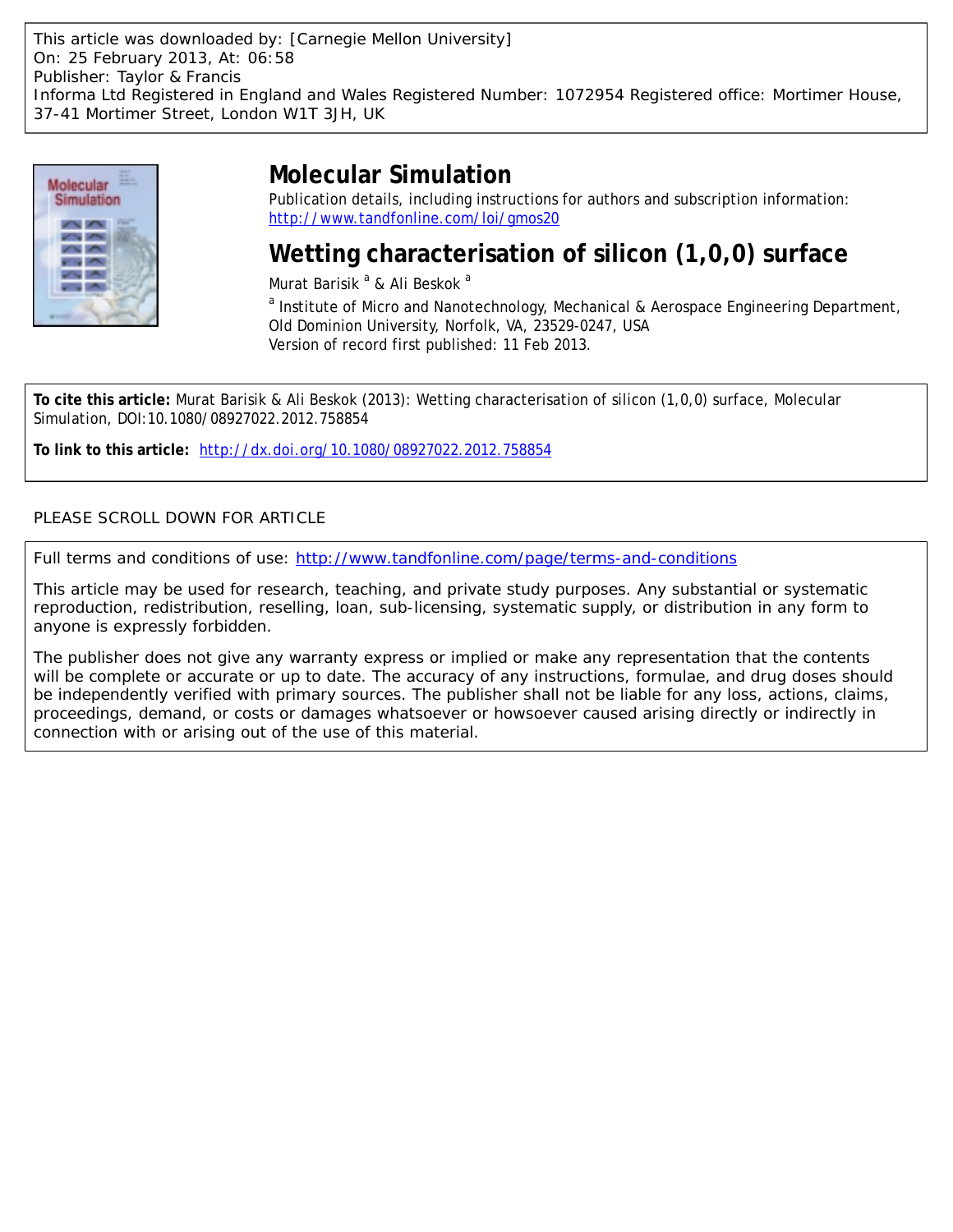Murat Barisik and Ali Beskok\*

Old Dominion University, Institute of Micro and Nanotechnology, Mechanical & Aerospace Engineering Department, Norfolk, VA 23529-0247, USA

(Received 12 November 2012; final version received 7 December 2012)

Water droplets on bare silicon surfaces are studied to examine the wetting behaviour as a function of the surface energy and to parameterise water–silicon interactions in order to recover the hydrophobic behaviour measured by experiments. Two different wetting regimes characterised by a critical interaction strength value are observed. At a threshold value of the water–silicon interaction parameter, water molecules start penetrating into the first layer of silicon surface under thermally vibrating walls, resulting in two distinct wetting behaviours. Fixed (cold) silicon walls do not exhibit the two different wetting characteristics. Size effects are studied for nano-scale droplets, and line tension influence is observed depending on the surface wettability. Decrease in the droplet size increases the contact angle values for the low wetting cases, while contact angles decrease for smaller droplets on the high wetting surfaces. Considering the line tension effects and droplet size,  $\varepsilon_{Si-O}$  for water–silicon interactions to recover the hydrophobic behaviour of silicon surfaces is estimated to be 12.5% of the value predicted using the Lorentz–Berthelot mixing rule.

Keywords: silicon–water interface; water nanodroplet; hydrophobic; hydrophilic; line tension

# 1. Introduction

Silicon and silicon-based materials as semi-conductors have been widely used in integrated circuits. Parallel to the technological developments, the transistor density on a single circuit has been increasing exponentially each year according to the prediction of Moore's Law [1]. The main driving mechanism, enabling current developments, is the micro- and nano-fabrication technologies providing higher packing densities. It was also Richard Feynman's vision 50 years ago, when he pointed out the necessity to understand the unique physics governing the matter in small scale [2]. Since then, micro- and nano-scale physics of silicon-based materials attracted greatest attention of scientists and engineers.

Molecular dynamics (MD) has been a strong tool providing an insight to the micro- and nano-scale world. A number of force fields have been proposed, which have been shown to provide accurate predictions for many molecular systems. However, the parameter values of the underlying force fields are still under investigation. There are numerous MD studies conducted on silicon (Si)-based materials [3,4]. Frequently, Si–Si interactions are modelled by many-body potentials enforcing the tetrahedral structure, while the van der Walls interactions of Si with other molecules are modelled using the two-body Lennard-Jones (LJ) potential. The potential parameters between pairs of identical molecules are obtained by ab initio methods. On the other hand, the interaction parameters of non-identical molecules are frequently calculated from the parameters of the pair of identical molecules by using the Lorentz–Berthelot mixing rule that utilises arithmetic mean for molecular diameter and

Taylor & Francis Taylor & Francis Group

\*Corresponding author. Email: abeskok@odu.edu

geometric mean for the potential strength. For most systems, the interaction parameters between identical molecules are optimised for a bulk material system, which may need to be re-parameterised for the interaction of nonidentical pairs instead of using the simple Lorentz– Berthelot mixing rule. Many authors indicate their concerns about the Lorentz–Berthelot mixing rule, and proposed ways to calculate the interaction parameters of non-identical molecules accurately [5,6]. One methodology is the measurement of water contact angle to define the interactions of water with carbon [7] and silica [8] surfaces for rigid solid surfaces. The angle at which a liquid–vapour interface meets

the solid surface is known as the contact angle. Even though the hydrophobic or hydrophilic nature of a surface should be defined by also considering other additional surface properties [9,10], contact angle can be utilised as a measure of the wetting phenomena, qualitatively. When a drop of liquid is on a solid surface, it may remain as a spherical drop or spread to cover the solid surface. Specifically, wetting occurs when the contact angle is less than  $90^\circ$ , while the liquid does not wet the surface for contact angle values greater than  $90^\circ$ . The wetting characteristic of silicon has been of great interest for a vast number of applications. From the earliest experimental studies, it was reported that the measured contact angle value is strongly dependent on the surface conditions of silicon. A thin layer (less than a 1 nm) of silicon dioxide

 $©$  2013 Taylor & Francis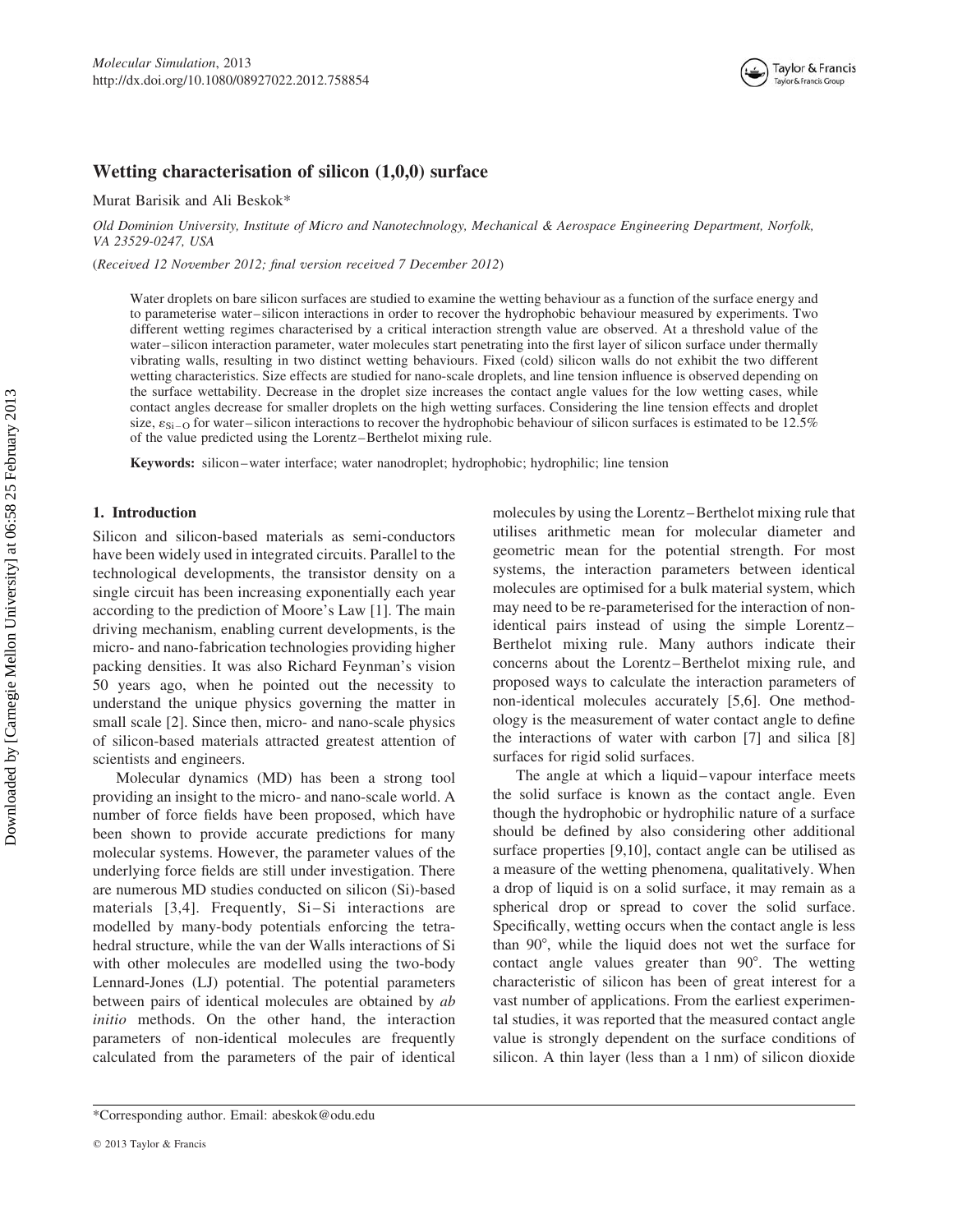forms naturally on the surface when silicon is exposed to the ambient air. Hermansson et al. measured contact angles between  $35^{\circ}$  and  $96^{\circ}$  by varying the surface treatment that removed the native oxide layers on the surface at different amounts [11]. Silicon and thermally grown silicon dioxide are studied by Martinez by removing the native oxide formed on silicon with etching [12]. Water contact angle on silicon and silicon dioxide are reported to be 89° and 48°, respectively. Similarly, Arkles reported the contact angle between water and etched silicon between  $86^{\circ}$  and  $88^{\circ}$  [13]. In a recent study, Kim et al. measured the water contact angle as  $70.1^\circ$  on a bare silicon surface [14]. Through personal communications with the authors, they pointed out the difficulties of obtaining and maintaining a silicon surface without any chemical termination. The amount and the time scale of oxide layer growth were mentioned in [15], where freshly etched silicon exposed to air at room temperature is rapidly covered by a thin oxide layer of thickness 0.5 nm in a minute, followed with a logarithmic growth rate. Hence, the measured contact angle values in the literature differ with the thickness of the  $SiO<sub>2</sub>$  layer and experimental conditions. Bare silicon surface without any chemical termination is hydrophobic, while the oxidised layer adds hydrophilicity, based on the oxide layer's thickness. In this study, we use a contact angle value of 88° to compare with the MD calculated water contact angles on pure silicon surface.

Investigating the wetting behaviour of silicon surfaces was attempted by Yen to study the effect of different surface morphologies using MD [16]. Employing the parameters given in [17] and using fixed surfaces, the wetting properties of various surface conditions created by microstructures of various heights and spacing are examined, and also the contact angle on microstructured surface at a small range of silicon/water interaction strengths is studied [16]. This important study did not consider the effects of surface thermal vibrations and line tension, which are crucial to understand the correct wetting behaviour.

Our objective is to understand the wetting behaviour of thermally vibrating silicon (1,0,0) surface as a function of silicon–oxygen interaction strength. Starting with the classical mixing rules estimations, we varied the interaction parameters between silicon and water in order to match the microscopic contact angle calculated by MD with the experimentally measured macroscopic contact angle of  $88^\circ$ .

This paper is organised as follows. In Section 2, we explain the water model used in detail. Results of water in a periodic box are shown to recover experimental measurements of the radial distribution functions. In Section 3, we describe MD simulation details of silicon– water system and the interaction parameters used. After explaining the contact angle measurement methodology, we present the contact angle results for different interaction strength values. Detailed comparisons are made on density profiles near the surface in order to characterise the wetting behaviour of water on silicon. The same procedure is also performed for the droplet on a fixed (cold) wall, and effects of surface molecular vibrations are revealed in terms of the resulting contact angles and density profiles. Size dependency of calculated contact angle values is analysed to predict the corresponding macroscopic value for high and low surface energies by considering the influence of line tension. In the conclusions section, we present the proper Lennard-Jones (L-J) parameters to be used for recovering the macroscopic wetting behaviour of water on silicon.

### 2. Water model

Many different models for liquid water have been developed by fitting some physical properties of water; as a result, different models show agreement with the different properties of water. A model requiring more fitting parameters gives better results, but becomes computationally inefficient due to its complexity. On the other hand, many studies showed that the thermodynamic properties of water models were most sensitive to the van der Waals repulsive, short-range Coulomb and the polarisation components of the potential [18]. Thus, the model explaining the van der Waals and Coulombic interactions with a proper polarisation of water structure provide a fair understanding of complex water behaviour.

Water models can be classified by the number of points used to define the model, and whether the structure is treated as rigid or flexible. In our study, for the purpose of simplicity and computational efficiency, we chose extended simple point charge (SPC/E) model which can be described as effective rigid pair potentials composed of Lennard-Jones and Coulombic terms [19]. This water model has three interaction sites, corresponding to the three atoms of the water molecules. Each atom gets assigned a point charge to model the long-range Coulombic interactions, and the oxygen atom also exhibits L-J potential to model van der Waals forces. The truncated  $(6-12)$  L-J potential is given as

$$
\Phi_{\text{truncated}}(r_{ij}) = 4\varepsilon \left( \left( \left( \frac{\sigma}{r_{ij}} \right)^{12} - \left( \frac{\sigma}{r_{ij}} \right)^6 \right) - \left( \left( \frac{\sigma}{r_c} \right)^{12} - \left( \frac{\sigma}{r_c} \right)^6 \right) \right), \tag{1}
$$

where  $r_{ij}$  is the intermolecular distance,  $\varepsilon$  is the depth of the potential well,  $\sigma$  is the molecular diameter and  $r_c$  is the cut-off radius [20].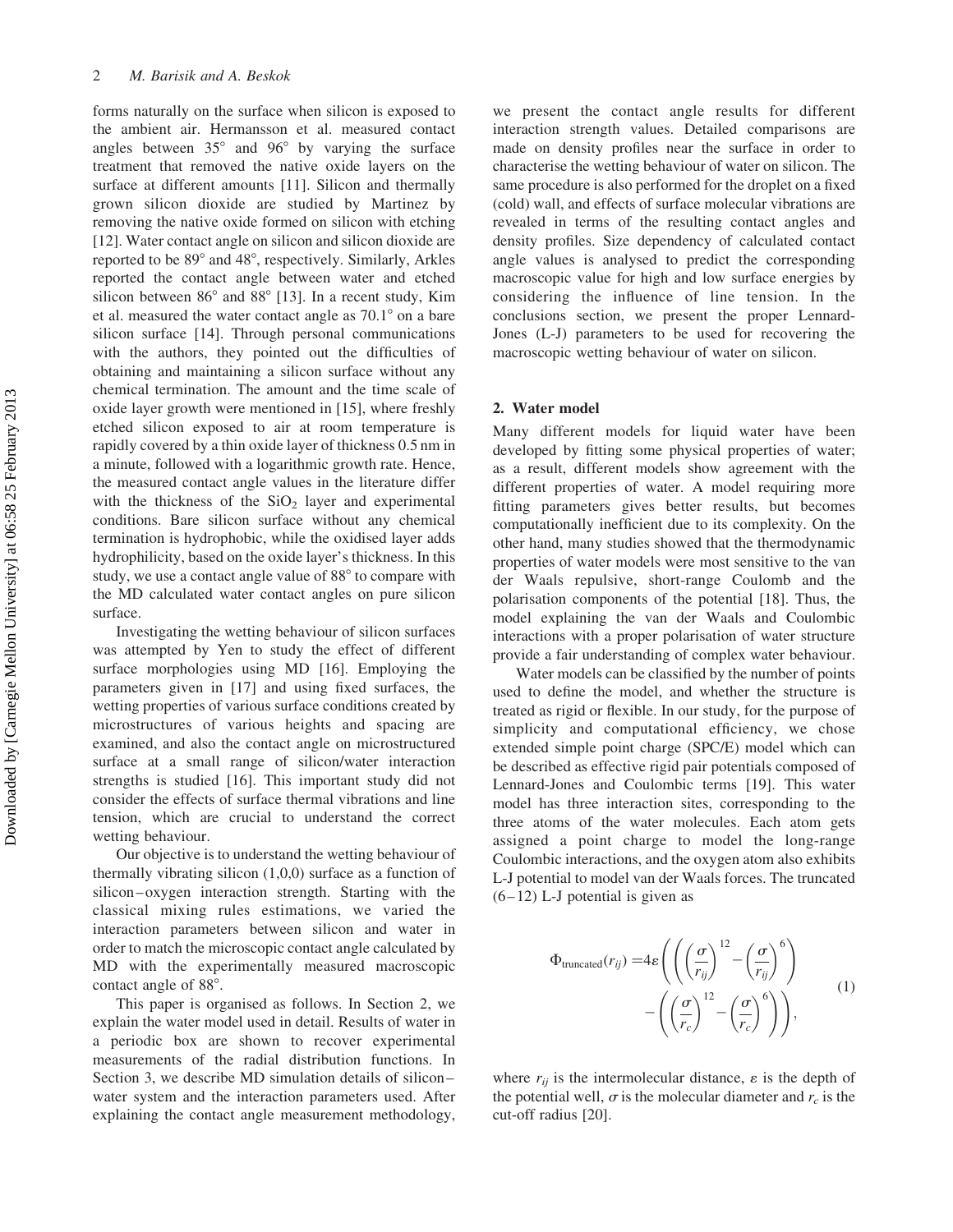Table 1. Molecular interaction parameters utilised.

| Molecule pair | $\sigma(A)$ | $E$ (eV) | q(e)      |
|---------------|-------------|----------|-----------|
| $O-O$         | 3.166       | 0.006739 | $-0.8476$ |
| $H-H$         | $\theta$    |          | $+0.4238$ |
| $Si-Si$       | 2.095       | 2.168201 |           |

SPC/E is a tetrahedral model with an OH bond length of 0.1 nm and  $H-O-H$  angle of 109.47°. SHAKE algorithm [21] is used to constrain the bond lengths and angle, thus making the model rigid. A short-range L-J term with a cut-off distance of 1 nm acts on the oxygen, while a charge  $q$  (0.4238e) is on each hydrogen, compensated by a charge  $-2q$  ( $-0.8476e$ ) on the oxygen. The long-range Coulombic part has been treated with a particle–particle particle-mesh (PPPM) solver which can handle long-range interactions for periodic systems with slab geometry more efficiently than the Ewald sum algorithm [22]. PPPM invokes a PPPM solver, which maps atom charge to a three-dimensional (3D) mesh, uses 3D fast Fourier transforms to solve Poisson's equation on the mesh, then interpolates electric fields on the mesh points back to the atoms. Water molecular parameters are given in Table 1. Newton's equations of motion were integrated using the Verlet algorithm with a time step of 0.001 ps. We use Large-Scale Atomic/Molecular Massively Parallel Simulator [23] as our MD solver.

# 2.1 Water in a periodic box

We simulated water with 792  $H_2O$  molecules in a box of  $2.2 \times 4.5 \times 2.4$  nm dimensions  $(x \times y \times z)$  directions) corresponding to a density of 0.9972 g/cm<sup>3</sup>. The periodicity boundary condition was applied in all directions. Simulation was started from the Maxwell–Boltzmann velocity distribution for all molecules at 300K. NVT (constant number of the molecules, constant volume and constant temperature) ensemble was used initially with the Nose– Hoover thermostat maintaining the system temperature at 300 K, and ran the simulation for 2 ns. Then, we assigned NVE (constant number of the molecules, constant volume and constant energy) system and checked temperature and energy changes to ensure that the system has reached equilibrium for another 1 ns. After which, time averaging of desired properties was performed for 4 ns. Longer time averaging was also performed to confirm the convergence of density and temperature profiles to steady state.

The radial distribution function describes how the atomic density varies as a function of the distance from one particular atom. The radial distribution functions,  $g_{OO}$ ,  $g<sub>OH</sub>$  and  $g<sub>HH</sub>$ , are commonly used when the structure of the liquid water is studied. These intermolecular partial pair correlation functions for liquid water at  $25^{\circ}$ C were

determined from neutron diffraction data by Soper and Phillips [24]. The radial distribution functions computed from our simulations for SPC/E water model is compared with the experimental results as shown in Figure 1. Calculated radial distribution functions are in good agreement with the experimental results, validating the SPC/E model.

#### 3. Water droplet on silicon surface

Simulation domain is formed by two silicon slabs and a nano-scale water droplet, as illustrated in Figure 2(a). The bottom silicon slab consisting of 74,303 silicon molecules with dimensions of  $27.15 \times 27.15 \times 1.3$  nm in  $x \times y \times z$ directions is designed to study the wetting behaviour. Silicon surface is modelled as diamond cubic structure with  $(0,0,1)$  crystal plane facing the fluid. Top silicon slab is  $27.15 \times 27.15 \times 0.27$  nm in  $x \times y \times z$  directions and located 20 nm away from the bottom surface parallel to the xy-plane. Periodicity boundary conditions were applied in the vertical  $(x)$  and lateral  $(y)$  directions. Atoms in the top and in the outermost two layers of the bottom silicon surface were fixed to their original locations to maintain a fixed volume system, while the remaining atoms throughout the domain were free to move. Si–Si interactions were calculated by Stillinger–Weber potential which considers two-body interactions with an additional many-body dependence [25]. The water droplet was formed using 2744 water molecules in initially rectangular shape, and was centred on top of the main silicon surface 0.4 nm away between the two slabs. We ensured that the simulation domain size was large enough to prevent any effects on the droplet. SPC/E water molecules interact with silicon surface only by van der Waals interactions of silicon and oxygen using a cut-off distance of 1 nm. The L-J parameters for silicon–oxygen interactions can be calculated by L–B mixing rule given as

$$
\sigma_{\text{Si}-\text{O}} = \frac{\sigma_{\text{Si}-\text{Si}} + \sigma_{\text{O}-\text{O}}}{2}, \varepsilon_{\text{Si}-\text{O}} = \sqrt{\varepsilon_{\text{Si}-\text{Si}} \times \varepsilon_{\text{O}-\text{O}}}. \tag{2}
$$

Using the corresponding parameters given in Table 1, L–B mixing rule predicts the interaction parameters  $\sigma_{\text{Si}-\text{O}}^* = 2.6305 \,\text{\AA}$  and  $\varepsilon_{\text{Si}-\text{O}}^* = 0.12088 \,\text{eV}$ . As discussed earlier, we utilised different  $\varepsilon_{Si-O}$  values to understand the wetting characteristic of silicon and to match the microscopic contact angle with the experimental macroscopic wetting angle after proper modelling of the droplet size effects. Thus, we utilised  $\varepsilon_{Si-O}$  values of 0.05  $\times$ ,  $0.1 \times$ ,  $0.125 \times$ ,  $0.15 \times$ ,  $0.2 \times$ ,  $0.4 \times$ ,  $0.7 \times$  and  $1 \times \varepsilon_{\text{Si}-\text{O}}^*$ .

Equilibrium between the water droplet and its surroundings forms according to the surface tension and internal pressure of droplet at the specified temperature. Occasionally, spontaneous evaporation from the droplet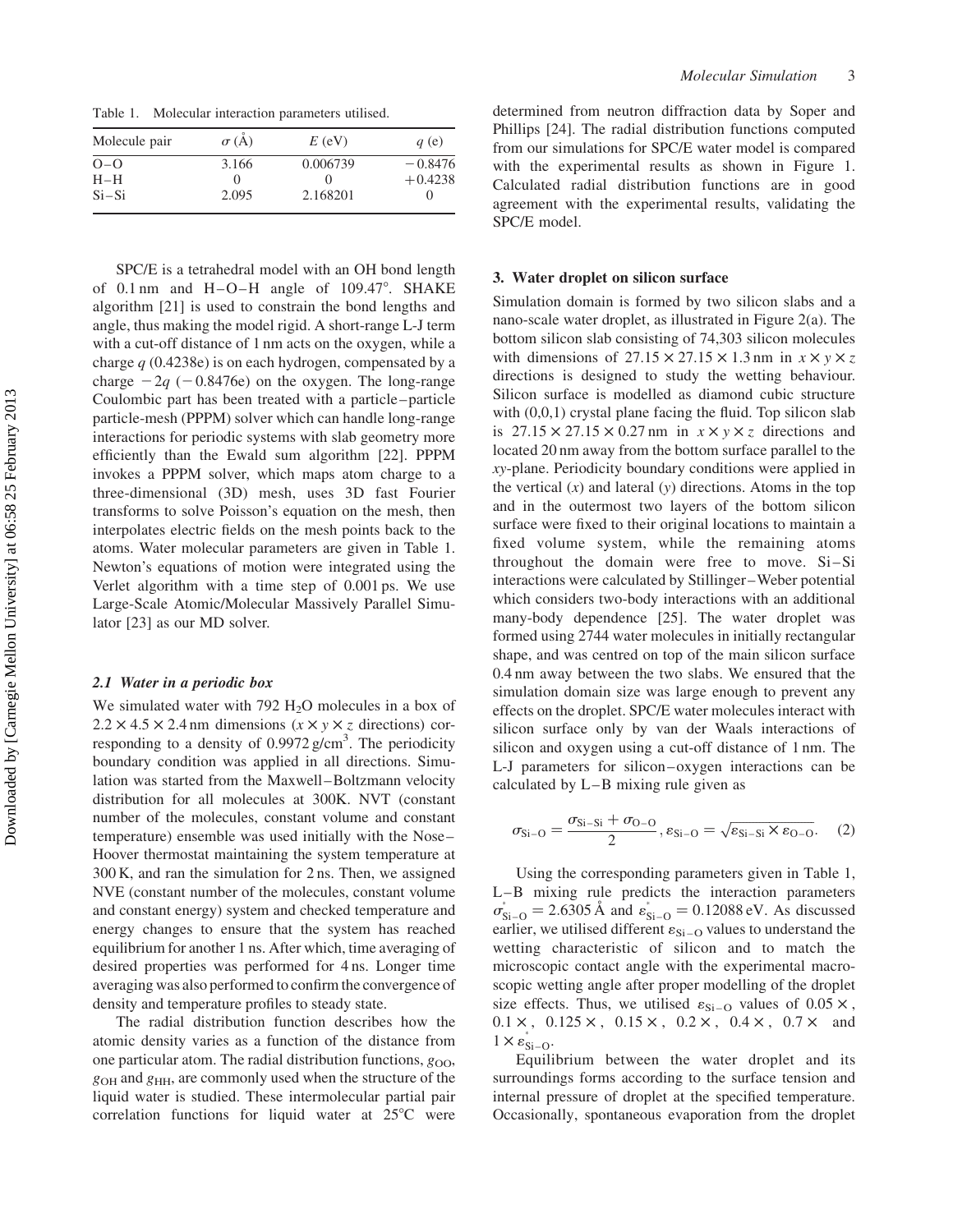

Figure 1. (Colour online) Comparison of the MD calculated water radial distributions for O–O, O–H and H–H at 300 K with experimental measurements of Soper et al. [21].

into the vacuum may take place. In such cases, very few water molecules escape from the droplet, have free flight or multiple collisions with the silicon surfaces and meet with the main body of the droplet again. During this behaviour, the number of escaped molecules remains constant through the simulation time period, and the volume of the cluster remains effectively constant.

Simulations were started from the Maxwell–Boltzmann velocity distribution for all molecules at 300 K. NVT ensemble was applied with Nosé-Hoover thermostat keeping the system at 300 K. Initial particle distribution was evolved  $10^6$  time steps (1 ns) to reach an isothermal steady state using 1 fs time steps. After which, time averaging of the desired properties was performed for  $5 \times 10^5$  additional time steps (0.5 ns). Longer time averaging has also been performed to confirm the convergence of results to steady state. The computational domain is divided into rectangular bin structures with the size of  $0.2 \times 0.2 \times 0.1$  nm in  $x \times y \times z$  directions. Data were sampled every 5 ps during the 500 ps time averaging period. Centre of the droplet at each snapshot (result of 5 ps sampling) in 3D space was identified. All samples are averaged after matching their centre locations to compensate for droplet motion on the surface due to diffusion.

#### 3.1 Contact angle

The 3D structure of the water droplet was found to be spherical except in the near wall region. Density values were calculated in 2D  $x-z$  and  $y-z$  planes passing through the droplet centre, normal to the surface. Similar density profiles were found confirming the symmetric spherical shape of the droplet. Figure 2(a) shows the computation of the contact angle, while the density contours in  $xz$ -plane is shown in Figure 2(b). Oxygen, hydrogen and the silicon molecules are illustrated as red, white and yellow spheres, respectively. First, the droplet boundary was determined as the points at which the density is half of bulk water  $(0.5 \text{ g/cm}^3)$ . Second, we fit a circle passing through the points 8 Å above the surface. Near wall density points closer to surface than  $8\text{\AA}$  were omitted to avoid the influence from density fluctuations at the liquid–solid interface. Finally, we extrapolated the circular fit to the silicon surface where the contact angle  $(\theta)$  is computed. Using the calculated droplet properties,  $\theta$  can be defined as

$$
\theta = \pi + \arccos\left(\frac{r_B}{r}\right), \quad \text{if } H > 0,
$$
\n
$$
\theta = \pi - \arccos\left(\frac{r_B}{r}\right), \quad \text{if } H < 0 \tag{3}
$$

where r is the droplet radius,  $r<sub>B</sub>$  is the base radius of droplet on silicon surface and  $H$  is the distance between the droplet



Figure 2. (Colour online) (a) The snapshot of simulation domain consisting of two silicon slabs and water nano-droplet. (b) Schematic for the computation of contact angle with the snapshot of  $0.1 \times \varepsilon_{Si-O}^*$  case at the background. Oxygen, hydrogen and silicon molecules are illustrated as red, white and yellow spheres, respectively. (c) Density contours in the  $x-z$  plane of the same case.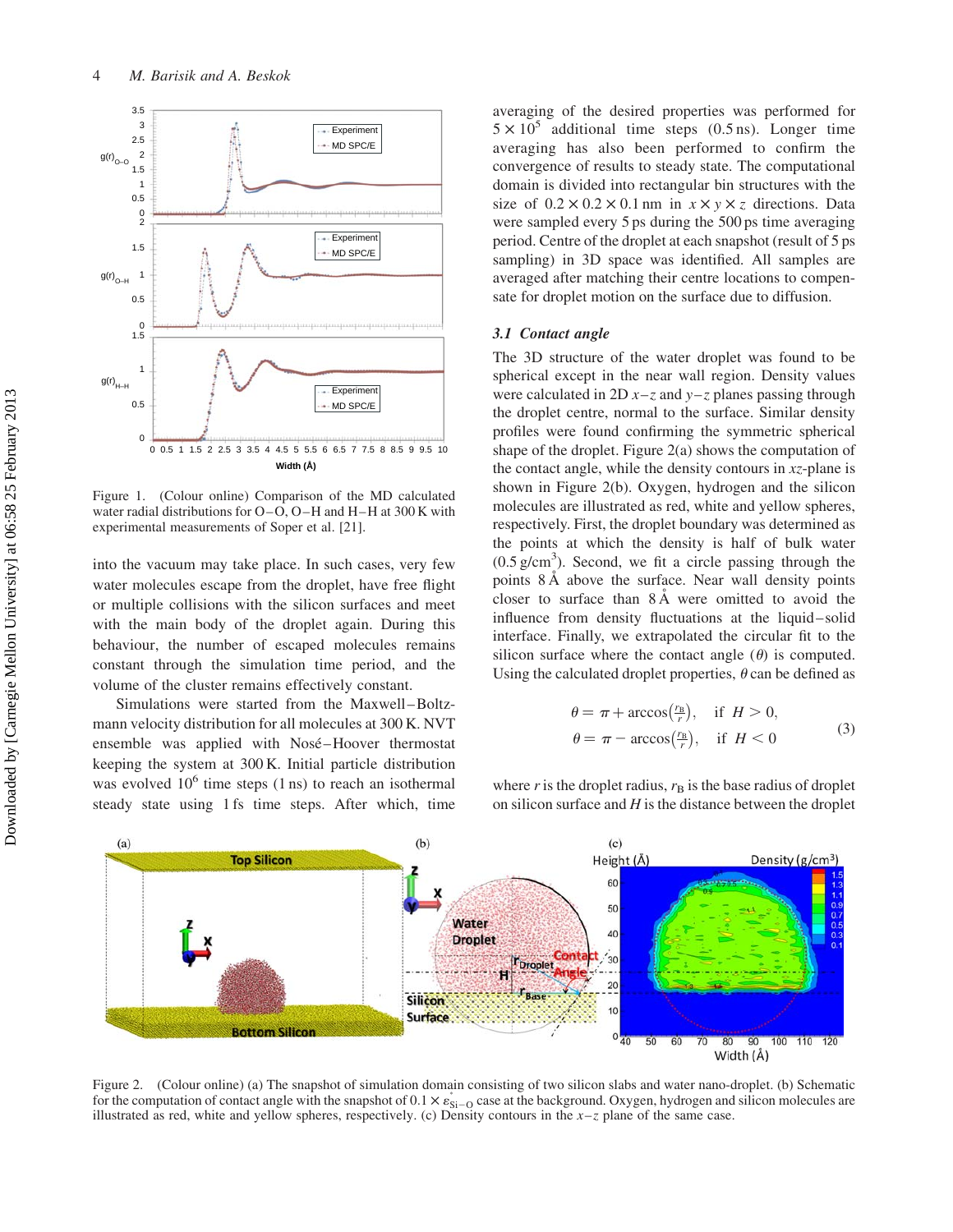centre and the silicon surface, as illustrated in Figure 2(a).  $H$  can be positive or negative depending on the droplet centre being over or under the silicon surface.

#### 3.2 Wetting behaviour of the silicon (1,0,0) surface

The next step was to characterise the wetting behaviour of silicon. Water droplets were formed on the thermally vibrating silicon surface at different  $\varepsilon_{Si-O}$  values which are on the order of the value calculated by L-B ( $\varepsilon_{Si-O}^*$  = 0.12088 eV) as 1, 0.7, 0.4, 0.2, 0.15, 0.125, 0.1 and  $0.05 \times \varepsilon_{Si-O}^*$ . Figure 3(a)–(h) shows the snapshot of these eight cases with illustrations of the contact angle measurements. Using the L–B mixing rule  $(\epsilon_{\text{Si}-\text{O}}/\epsilon_{\text{Si}-\text{O}}^* = 1)$  resulted in 25.6° wetting angle of water with thermally active silicon walls, which is a high wetting behaviour. The contact angle increases with decreased interaction strength from the L–B prediction; as a result, the wettability changes from high to low. With decreased wettability, height of the water droplet increases leading to a higher contact angle with lower droplet and contact radius. Calculated contact angle values as a function of the Si–O interaction strength are presented in Table 2.

The contact angle variation as a function of  $\varepsilon_{\text{Si}-\text{O}}/\varepsilon_{\text{Si}-\text{O}}^*$  is plotted in Figure 4. Similar to earlier MD studies [7,16,26], the contact angle decreases linearly with increased interaction strength. However, we observed two

different wetting regimes characterised by a critical value of Si–O interaction strength ( $\varepsilon_{Si-O\,\rm critical}$ ), as illustrated in Figure 4. For  $\varepsilon_{Si-O} < \varepsilon_{Si-O \text{ critical}}$ , linear change in contact angle is steeper than the cases with  $\varepsilon_{Si-O} > \varepsilon_{Si-O \text{ critical}}$ , where  $\varepsilon_{\text{Si}-\text{O critical}}$  is calculated to be  $0.18 \times \varepsilon_{\text{Si}-\text{O}}^*$ .

In order to understand these two different wetting regimes better, we investigated the variation of water density for each case. Density values measured along the centre line of each droplet normal to the surface are plotted in Figure 5(a). Density layering with two distinct peak points was observed on the surface [27], although it becomes more profound with increased  $\varepsilon_{Si-O}$ . The density values converge to the constant water density of  $1 \text{ g/cm}^3$ after 8 Å distance away from the surface. Height of the droplets can be defined as the point where the density goes to zero with a rapid decrease away from the surface. Increase in  $\varepsilon_{Si-O}$  increases wetting, and hence, height of the droplets on the silicon surface decreases. Interestingly, we observed diffusion of the water particles into the silicon surface for high  $\varepsilon_{Si-O}$  values. Figure 5(b) gives a closer view of the density profiles in the  $13-26$  Å range. For  $\varepsilon_{\text{Si}-\text{O}} \geq 0.2 \times \varepsilon_{\text{Si}-\text{O}}^{*}$ , water penetrates into the gap between the first and second silicon layers, and the water density in this region increases with increased  $\varepsilon_{Si-O}$ . This is the main reason of two distinct wetting regimes that water diffuses into the silicon for  $\varepsilon_{Si-O} > \varepsilon_{Si-O \text{ critical}}$ , while this diffusion is negligible for the lower values. Figure 5(c),(d) shows zoomed view of the near wall region for



Figure 3. (Colour online) Snapshots of water droplets on thermally vibrating silicon surface with the interaction strength values of 1, 0.7, 0.4, 0.2, 0.15, 0.125, 0.1 and 0.05  $\times \vec{e}_{Si-O}$ , respectively. Lorentz–Berthelot mixing rule gives  $\vec{e}_{Si-O} = 0.12088 \text{ eV}$ .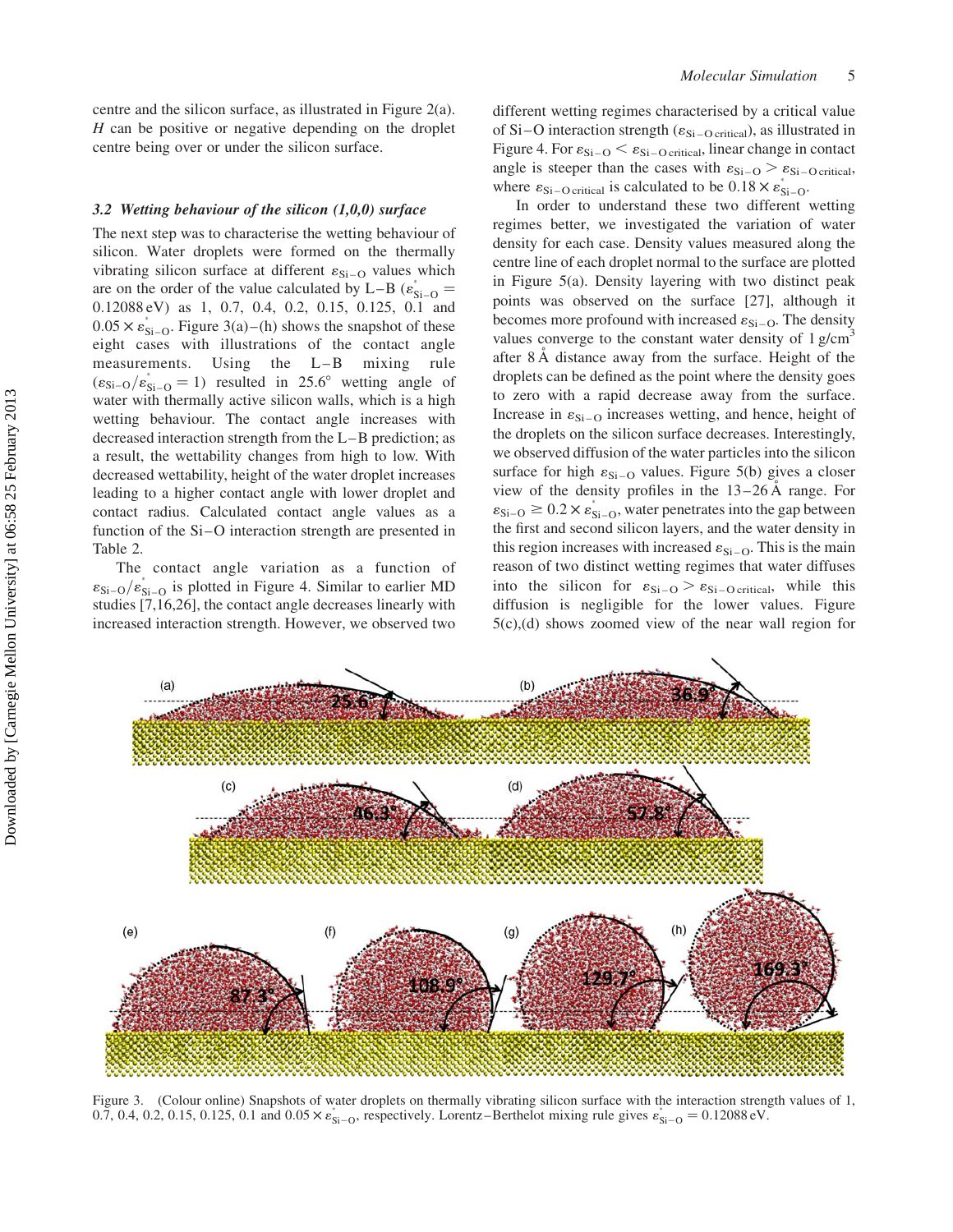Table 2. Calculated contact angle values as a function of the Si–O interaction strength.

| Case | $\varepsilon_{\text{Si}-\Omega}$ (eV) | $\varepsilon_{\text{Si}-\text{O}}/\varepsilon_{\text{Si}-\text{O}}$ | Contact angle $(°)$ |
|------|---------------------------------------|---------------------------------------------------------------------|---------------------|
|      | 0.12088                               |                                                                     | 25.6                |
| 2    | 0.084616                              | 0.7                                                                 | 36.9                |
| 3    | 0.048352                              | 0.4                                                                 | 46.3                |
| 4    | 0.024176                              | 0.2                                                                 | 57.8                |
| -5   | 0.018132                              | 0.15                                                                | 87.3                |
| 6    | 0.01511                               | 0.125                                                               | 108.9               |
| 7    | 0.012088                              | 0.1                                                                 | 129.7               |
| 8    | 0.006044                              | 0.05                                                                | 169.3               |

 $\varepsilon_{\text{Si}-\text{O}} = 0.1 \times \varepsilon_{\text{Si}-\text{O}}^*$  and  $\varepsilon_{\text{Si}-\text{O}} = 0.2 \times \varepsilon_{\text{Si}-\text{O}}^*$  interfaces. Silicon molecules were reduced in size to observe the diffused water molecules better. Only hydrogen molecules (white spheres) can penetrate at  $\varepsilon_{Si-O} = 0.1 \times \varepsilon_{Si-O}^*$ , which explains negligible water density (different than zero) measured inside the surface. However, both oxygen (red spheres) and hydrogen (white) molecules can slip into the gap for the  $\varepsilon_{Si-O} = 0.2 \times \varepsilon_{Si-O}^*$  case. Penetration of oxygen, which has 16 times larger atomic weight than hydrogen, creates a different wetting behaviour.

### 3.3 Effect of wall vibrations

In this study, silicon molecules inside the region 1.1 nm away from the interface are free to move while they interact with Stillinger–Weber potential. On the other hand, the silicon surface may be treated as a frozen solid structure where all solid molecules are fixed to their original positions. By this way, Si–Si interactions are discarded; and hence, the computational burden is reduced significantly. Many MD contact angle studies used the frozen wall technique and reported negligible effects on



Figure 4. (Colour online) Contact angle variation as a function of  $\varepsilon_{\text{Si}-\text{O}}/\varepsilon_{\text{Si}-\text{O}}^*$ . Two different linear fits are applied on the wetting regimes 1 and 2.

the resulting droplet shape [7,28]. In order to clarify the wall vibration effects, we compare the droplets formed on a frozen and on a thermally vibrating silicon surface, as shown in Figure 6. On the left sides of Figure  $6(a)$ –(c), we present droplets formed on a thermally vibrating silicon surface, where only the two outermost layers are fixed and the remaining silicon molecules vibrate at 300 K. Except the very first layer facing the droplet, silicon molecules retained their native diamond cubic structure. The droplets on the fixed surfaces are given on the right sides of Figure  $6(a)$ –(c). Comparisons between the thermally vibrating and fixed surfaces clearly indicate substantial change in the wetting behaviour.

Contrary to the thermally vibrating wall cases, we observed a different wetting behaviour on fixed surfaces. Calculated contact angles on the fixed wall are plotted as a function of  $\varepsilon_{Si-O}$  in Figure 6(d) along with the data for the vibrating wall cases. For the  $\varepsilon_{Si-O} < \varepsilon_{Si-O \text{ critical}}$ , contact angles of the fixed surface are found to be higher than the results of the thermally vibrating case (Figure  $6(a)$ ) while the change in the contact angle with  $\varepsilon_{Si-O}$  shows a linear variation similar to the wetting regime 1. However, when the  $\varepsilon_{\text{Si}-\text{O}}$  exceeds the  $\varepsilon_{\text{Si}-\text{O critical}}$ , wetting behaviour diverges from the earlier results of the second regime. With increased  $\varepsilon_{Si-O}$ , contact angles decrease rapidly, similar to the behaviour in regime 1, resulting in complete wetting of the silicon surface for  $\varepsilon_{Si-O} = 0.4 \times \varepsilon_{Si-O}^*$ .

Density profiles along the centre line of droplets normal to the fixed surface are plotted in Figure 7 for different  $\varepsilon_{\text{Si}-\text{O}}/\varepsilon_{\text{Si}-\text{O}}^*$ . Droplets formed on the fixed surface have larger heights than those formed on the vibrating surface for 0.05, 0.1 and  $0.15 \times \varepsilon_{Si-O}^*$ . However, starting with  $0.4 \times \varepsilon_{Si-O}^*$ , droplet heights suddenly decrease indicating complete wetting of the surface. A closer view of the near wall region given in Figure 7(b) shows the formation of a third distinct density layer at close proximity to the fixed surface for  $\varepsilon_{Si-O} > \varepsilon_{Si}$ . O critical cases. In addition, density peak values are higher than the corresponding vibrating wall cases. More interestingly, water molecules cannot penetrate under the first layer of the fixed surface. In the case of a vibrating wall, water can diffuse into the surface, which increases the droplet contact area and the interfacial energy, and hence, yields decreased wettability for  $\varepsilon_{Si-O} > \varepsilon_{Si}$ . O critical. However, using fixed surface expels such surface roughness produced by the corrugations of vibrating molecules and creates 'an atomistically flat surface' which is more hydrophilic than the vibrating wall case. Therefore, a fixed surface leads to a wrong physical behaviour in the silicon–water system. In modelling dynamic processes such as wetting, transfer of momentum between the solid and liquid is a critical factor, and accurate modelling is important to capture correct molecular mechanisms.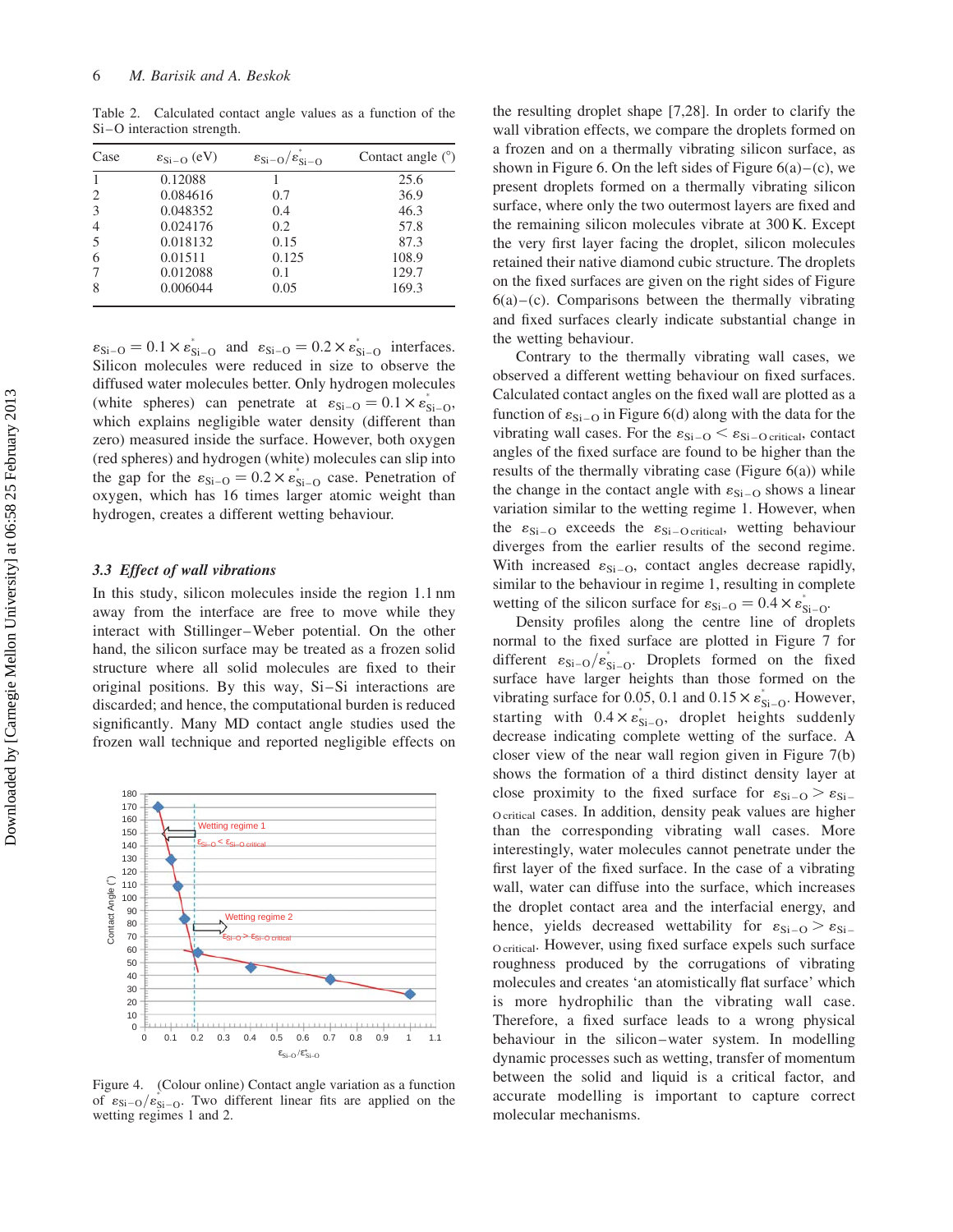

Figure 5. (Colour online) (a) Density profiles along the centre line of droplets normal to the surface for different  $\varepsilon_{Si-O}/\varepsilon_{Si-O}^*$  cases. (b) Closer view of the density profiles in the 13–26 Å range. (c) and (d) Comparison of  $\varepsilon_{Si-O} = 0.1 \times \varepsilon_{Si-O}^*$  and  $0.2 \times \varepsilon_{Si-O}^*$  interfaces. Molecular size of silicon is reduced to show the diffusion of hydrogen (white) and oxygen (red) molecules on the silicon surface.

# Macroscopic contact angle versus microscopic contact angle

The equilibrium at the solid–liquid–vapour interface is defined by Young's modulus equation as

$$
\gamma_{SV} = \gamma_{SL} + \gamma_{LV} \cos \theta_{\infty}, \qquad (4)
$$

where  $\gamma_{SV}$ ,  $\gamma_{SL}$  and  $\gamma_{LV}$  are the interfacial tensions at the boundaries between liquid (L), solid (S) and vapour (V), while  $\theta_{\infty}$  is the contact angle for a macroscopic droplet. As the droplet size decreases, three-phase interactions at the contact line between liquid, solid and vapour cannot be simply explained by the interfacial tensions of each pair. In addition to the interfacial and surface tensions, line tension along which the three interfaces meet becomes increasingly important. An additional energy per unit length of the contact line at the foot of the droplet contributes to the free energy of the droplet and yields the modified Young's modulus equation [29].

$$
\gamma_{SV} = \gamma_{SL} + \gamma_{LV} \cos \theta + \frac{\tau}{r_B},\tag{5}
$$

where  $\tau$  is the line tension between the droplet and surface and  $r_B$  is the droplet base radius. For  $r_B \rightarrow \infty$ , microscopic contact angle,  $\theta$ , can be defined in terms of the macroscopic contact angle as

$$
\cos \theta = \cos \theta_{\infty} - \frac{\tau}{\gamma_{\rm LV}} \frac{1}{r_{\rm B}},\tag{6}
$$

where  $\cos \theta$  term is linearly related to the droplet base curvature  $1/r_B$ . For droplets smaller than 100 nm, line tension effects cannot be neglected [30]. Experimental studies reported the line tension effects for nanometer to micrometer size droplets [31]. According to Equation (6), the microscopic contact angle deviates from the macroscopic angle due to the line tension. With a decrease in the droplet size, positive line tension contracts the droplet and increases the contact angle, whereas a negative line tension enhances wetting.

In order to examine the size dependence of the calculated microscopic contact angle values, simulations were performed with droplets consisting of 9261, 5832, 2744 and 1331 water molecules at different interaction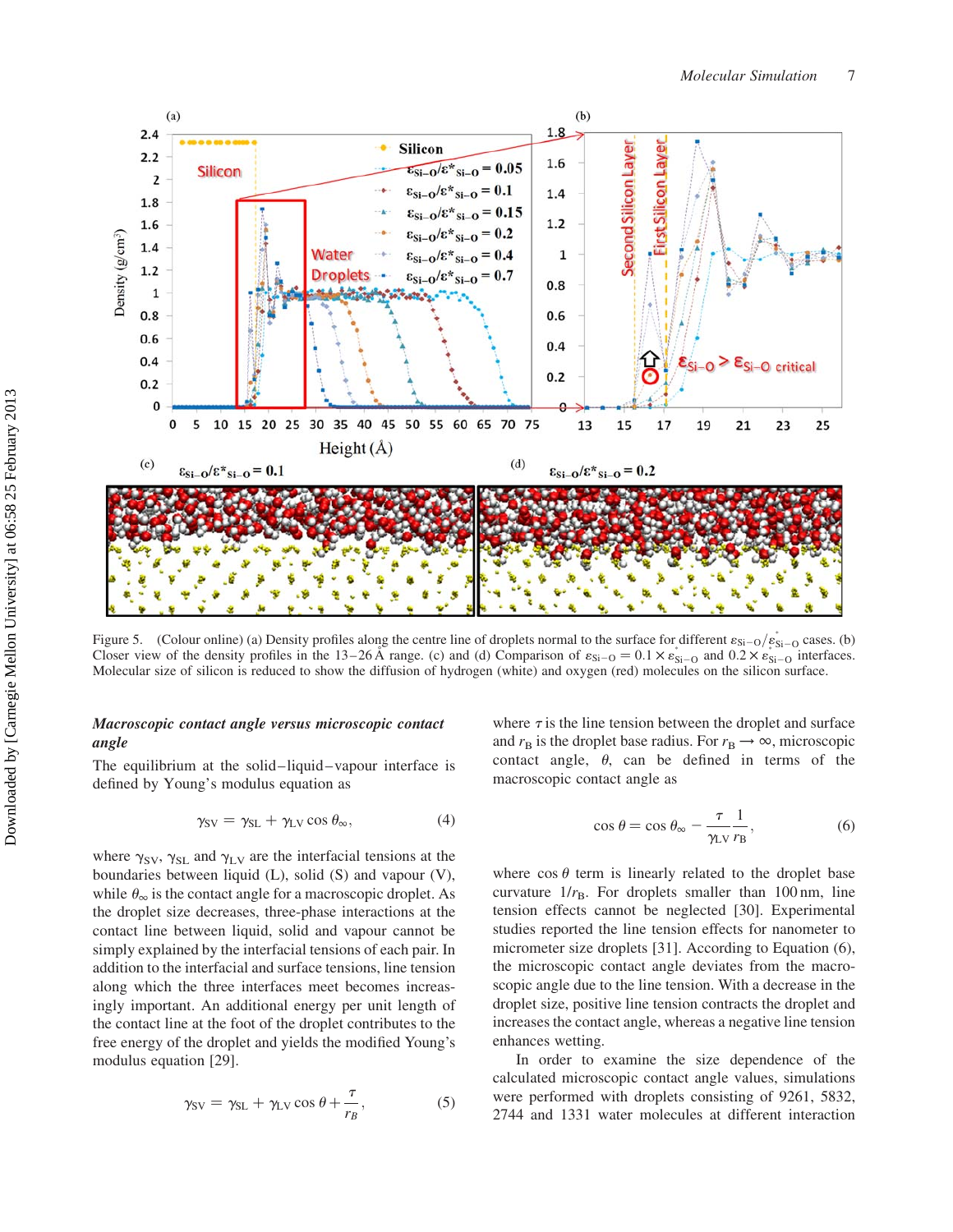

Figure 6. (Colour online) (a)–(c) Comparison of the water droplet snapshots on the thermally vibrating (left) and on the fixed silicon surfaces (right) with the interaction strength values of 0.1, 0.2 and  $0.4 \times \epsilon_{Si-O}^*$ . (d) Variations of contact angles on the fixed and vibrating walls as a function of  $\varepsilon_{Si-O}$ .

values of 0.1, 0.125 and  $0.4 \times \varepsilon_{Si-O}^*$ . The 0.1 and 0.125  $\times$  $\varepsilon_{Si-O}^{*}$  cases have low surface energy and exhibits hydrophobic behaviour, while the  $0.4 \times \varepsilon_{Si-O}^*$  case has high energy surface which behaves hydrophilically. The droplets with different sizes are illustrated in Figure 8, and the contact angle values are given in Table 3. An increase in the droplet size decreased the contact angle values for

 $\varepsilon_{\text{Si}-\text{O}} = 0.1$  and  $0.125 \times \varepsilon_{\text{Si}-\text{O}}^*$  cases (Figure 8(a)). For a low wetting surface, smaller droplets with fewer molecules resulted in weaker molecular interactions with the surface through the contact line having a positive curvature (concave upward). Hence, cohesive forces originating from the water–water molecular interactions became dominant in small droplets and resulted in a contraction of



Figure 7. (Colour online) (a) Density profiles along the centre line of droplets normal to the fixed silicon surface for different  $\varepsilon_{\text{Si}-\text{O}}/\varepsilon_{\text{Si}-\text{O}}^*$  values. (b) Zoomed view of the density profiles in 13–26 Å range.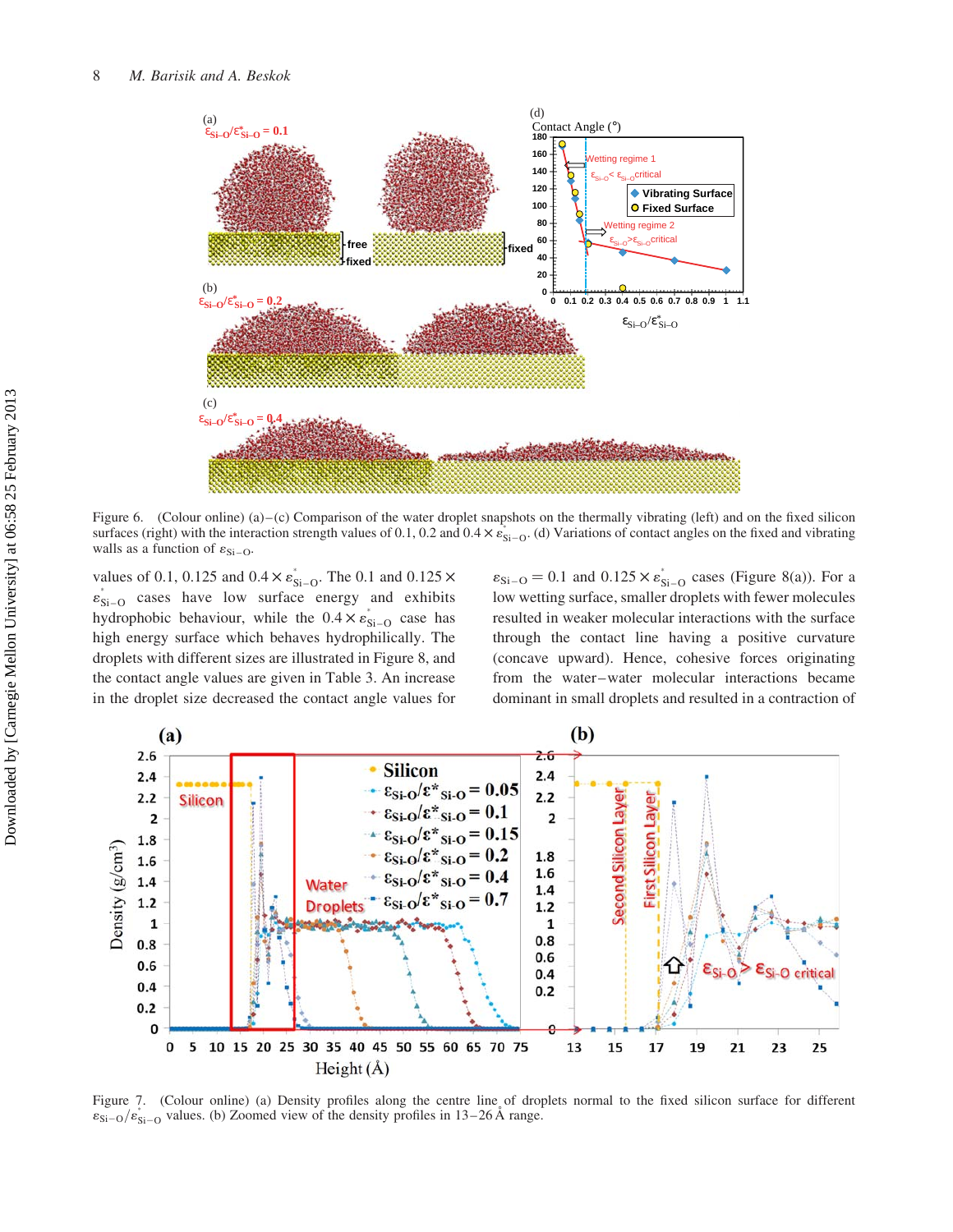

Figure 8. (Colour online) Droplets with 9261, 5832, 2744 and 1331 water molecules (from left to right) on (a) low  $(\epsilon_{Si-O} = 0.125 \times \epsilon_{Si-O}^*)$ and (b) high  $(\varepsilon_{Si-O} = 0.4 \times \varepsilon_{Si-O}^*)$  energy surfaces.

the droplet and a higher contact angle value. On the contrary, increasing the droplet size increased the contact angles for the  $\varepsilon_{Si-O} = 0.4 \times \varepsilon_{Si-O}^*$  case (Figure 8(b)). In practice, a high energy surface (hydrophilic) spreads the droplet creating a longer contact line length with a negative curvature (convex upward). When the droplet size is reduced, cohesive forces are weakened due to the limited number of water molecules forming the dome of the droplet. Thus, the smaller droplet spreads further and creates a lower contact angle on the high wetting surface.

In Figure 9, cosine of the contact angle for different sized droplets is plotted as a function of the droplet base radius  $1/r_B$  for 0.1, 0.125 and 0.4  $\times \varepsilon_{Si-O}^*$  cases. Linear fits were applied on each group of droplets at the same  $\varepsilon_{Si-O}$ . Slope of each linear fit is proportional to  $\tau$  according to Equation (6). Low wetting surface case had negative slope indicating a positive line tension, while high wetting surfaces created positive slopes with negative line tension. Using the corresponding slope values of each line, the line tensions were predicted as  $0.35 \times 10^{-10}$  N  $(0.1 \times \varepsilon_{Si-O}^* \text{ case}), 0.64 \times 10^{-10} \text{N} (0.125 \times \varepsilon_{Si-O}^* \text{ case})$ and  $-0.45 \times 10^{-10}$ N  $(0.4 \times \varepsilon_{Si-O}^*$  case) by assuming a constant water surface tension of 72 mN/m [7]. Calculated line tension values are in the range of experimental measurements [29,31].

By extending the linear fits to the limit of infinitely large droplets  $(1/r_B = 0)$ , we predicted the macroscopic contact angle values as 112.7°, 87.9° and 56.4° for  $\varepsilon_{Si-O} = 0.1$ , 0.125 and  $0.4 \times \varepsilon_{Si-O}^*$  cases, respectively. In order for water droplet to recover the macroscopic contact angle on the silicon surface, an appropriate estimate for the interaction strength value was found as  $\varepsilon_{Si-O} = 0.125 \times \varepsilon_{Si-O}^*$  for the current simulation models of silicon (Stillinger–Weber) and water (SPC/E). This interaction strength value is used in further studies that involve Si–O pairs.

# 4. Conclusions

Our findings showed that the interaction parameters for silicon–water system should be properly tuned in order to recover the wetting behaviour measured by experiments. Using L–B mixing rule is not suitable to capture correct interface interactions in which the parameters predicted by L–B mixing rule created a high wetting surface opposite to the real hydrophobic nature of silicon.

We confirmed that the contact angle is exclusively related to the surface energy which is a function of the silicon–water interaction strength ( $\varepsilon_{Si-O}$ ). With a systematic study of silicon surfaces at different  $\varepsilon_{Si-O}$ , two different wetting regimes were observed depending on a critical  $\varepsilon_{\text{Si}-\text{O}}$ value ( $\varepsilon_{Si-O\ critical}$ ). Specifically, silicon was hydrophobic and contact angles showed a strong dependence on the surface energy for  $\varepsilon_{Si-O} < \varepsilon_{Si-O \text{ critical}}$ . On the contrary, hydrophilic behaviour was observed for  $\varepsilon_{Si-O} > \varepsilon_{Si}$ .  $O$  critical, and dependence of contact angles on  $\varepsilon_{Si-O}$  was weaker. Diffusion of water molecules into silicon is the main reason for different wetting behaviours according to  $\varepsilon_{Si}$ O critical. For  $\varepsilon_{Si-O} > \varepsilon_{Si-O}$  critical cases, water penetrated under the first layer of silicon increasing the droplet contact area and the interfacial energy, resulting in increased hydrophobicity. However, such behaviour (diffusion of water) was not observed for the cases where fixed silicon surfaces having no thermal vibrations were employed. As a result, using vibrating wall model is crucial to estimate the wetting behaviour correctly.

Line tension influence was observed as a size effect for the studied nano-scale droplets. Low wetting surfaces

Table 3. Calculated contact angles of different sized droplets for  $\varepsilon_{Si-O} = 0.1$ , 0.125 and 0.4  $\times \varepsilon_{Si-O}^*$ .

| No. water molecules | $\varepsilon_{\text{Si}-\text{O}} = 0.1 \times \varepsilon_{\text{Si}-\text{O}}$ |                         | $\varepsilon_{\text{Si}-\text{O}} = 0.125 \times \varepsilon_{\text{Si}-\text{O}}$ | $\varepsilon_{\text{Si}-\text{O}} = 0.4 \times \varepsilon_{\text{Si}-\text{O}}$ |                 |                        |
|---------------------|----------------------------------------------------------------------------------|-------------------------|------------------------------------------------------------------------------------|----------------------------------------------------------------------------------|-----------------|------------------------|
|                     | $r_{\rm B}(\dot{\rm A})$                                                         | $\theta$ ( $^{\circ}$ ) | $r_{\rm R}$ (A)                                                                    | $\theta$ (°)                                                                     | $r_{\rm B}$ (A) | $\theta$ ( $\degree$ ) |
| 1331                | 12.74                                                                            | 139.1                   | 20.65                                                                              | 112.1                                                                            | 43.69           | 25.1                   |
| 2744                | 20.21                                                                            | 129.6                   | 27.19                                                                              | 108.9                                                                            | 44.98           | 46.3                   |
| 5832                | 27.43                                                                            | 126.6                   | 38.79                                                                              | 101.5                                                                            | 63.32           | 49.2                   |
| 9261                | 36.18                                                                            | 119.1                   | 47.77                                                                              | 97.6                                                                             | 74.26           | 50.6                   |
| $\infty$            | $\infty$                                                                         | 112.7                   | $\infty$                                                                           | 87.9                                                                             | $\infty$        | 56.4                   |